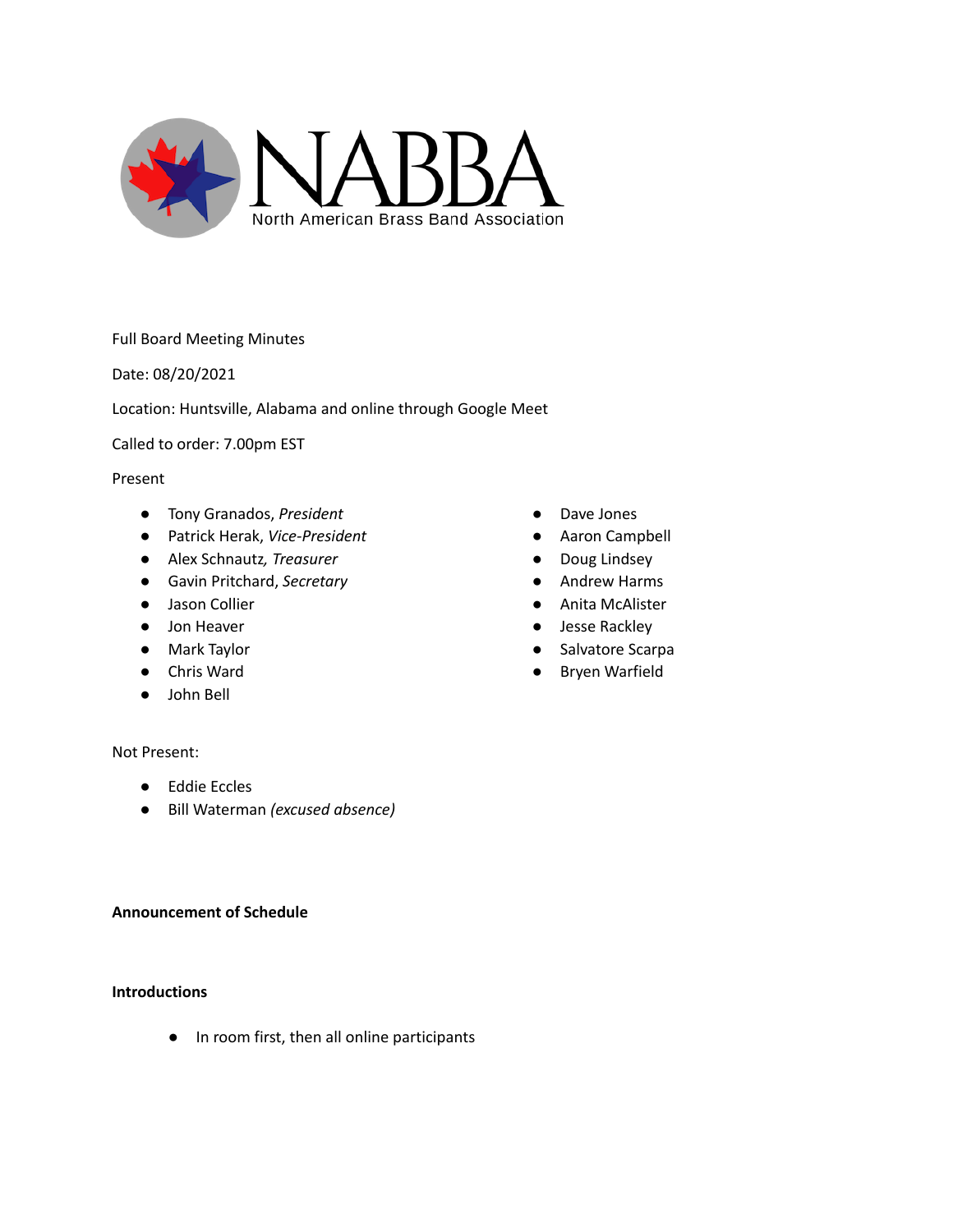### **Introduction from Tony**

- Importance of board involvement
- Explanation of why NABBA has sub-committees

# **7.20pm – Breakout into small committees**

**9.35pm – Return from breakout meetings**

# **Recap of what sub-committees had been discussing**

# **Jon Heaver – Membership Committee**

- Aspects of report
	- o Database
	- o Increase registration and mare
- Increase membership benefits
- Discussion regarding Bridge improvements
- Regional proposal
	- o Developing new regionals

# **Dave Jones – Development Committee**

- Money for contest
	- o Develop partner program
	- o Contacting partners
- Printing contest programs
- Local Sponsorships
- What items need to be in coordination with other committees

# **Mark Taylor – Contest Committee**

- Adjudicators slate
- Contest budget
- Brass Pass contract

# **Pat Herak – Operations Committee**

- Rational of how we will proceed By-laws/SOP/Code of Conduct
- Questions to pose to full board

# **Any thoughts from anyone can be (and would be welcomed) presented to committee chairs**

# **Confirmation of timings for following day**

**Day 1 Adjourned at 9.55pm**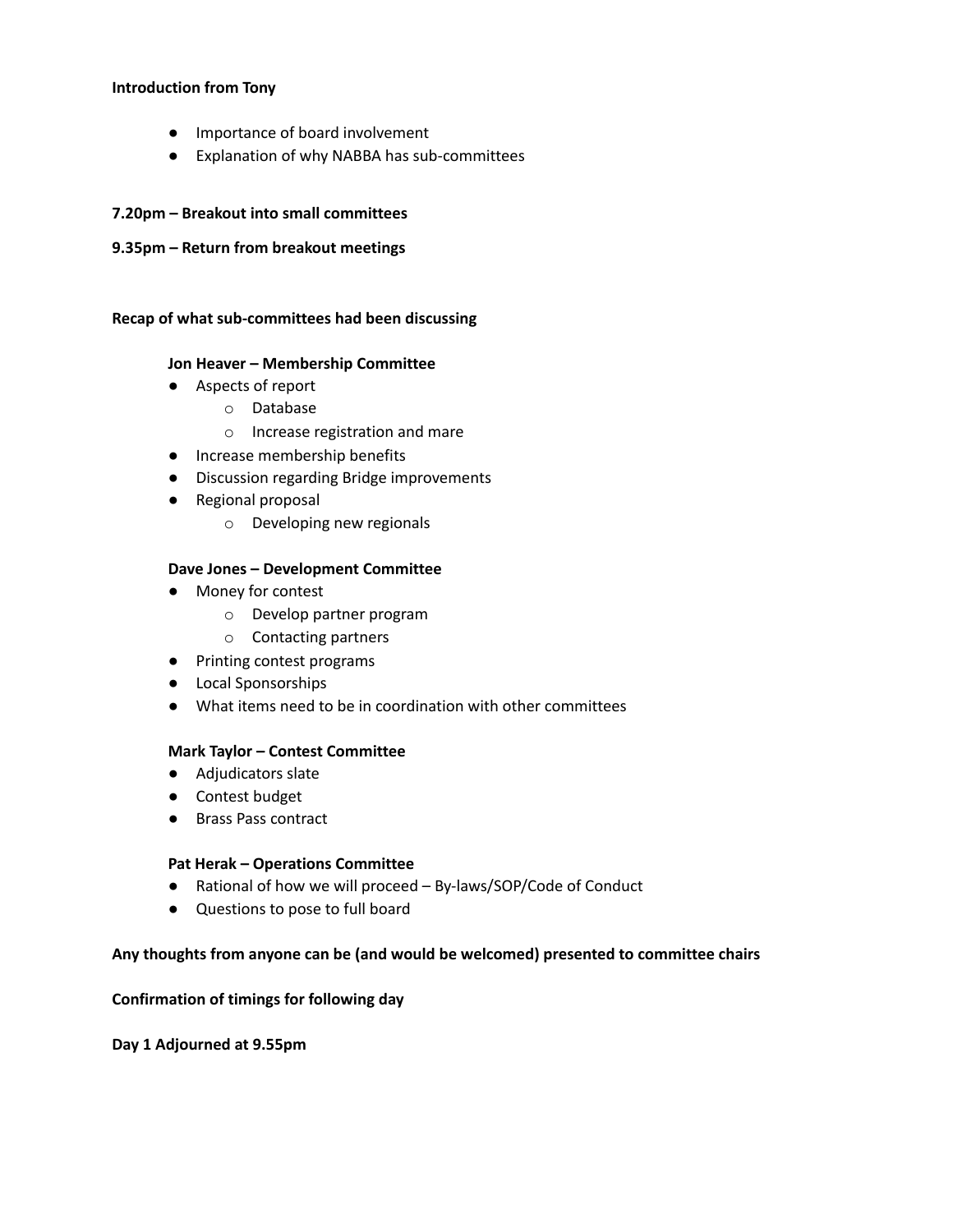### **Day 2 Called to Order 3.10pm EST**

## **Approvals**

**Agenda (Patrick Herak makes proposal, Alex Schnautz seconded) Result – Yes 17, No 0, Abstain 0**

**Minutes of previous meeting (Patrick Herak makes proposal, Alex Schnautz seconded) Result – Yes 17, No 0, Abstain 0**

**Both proposed approvals successful**

### **President's Report (Tony Granados)**

Reflection of accomplishments

- Move to Huntsville
- Branding/database/standbanners
- Updating contest (rules, proceedures, logistics)
- 2 commissions (PLC Set Work & Kenneth Ammis Fanfare)
- Improving transparency & communication
- Taking positive steps forward

### **Treasurer's Report (Alex Schnautz)**

| 2020 net        | $-57,805.00$ |
|-----------------|--------------|
| Current balance | \$39,489.22  |

# **Budget for 2022 presented**

Projected loss -\$17.00

# **Motion: To accept the budget as presented (Dave Jones makes motion, Patrick Herak seconded)**

**Result – Yes 17, No 0, Abstain 0**

### **Operations Committee Report (Patrick Herak)**

Update on what the committee is working on

- **●** Creating new SOP
- **●** Defining by-laws v SOP
- **●** Code of Conduct
- **●** Update for relevance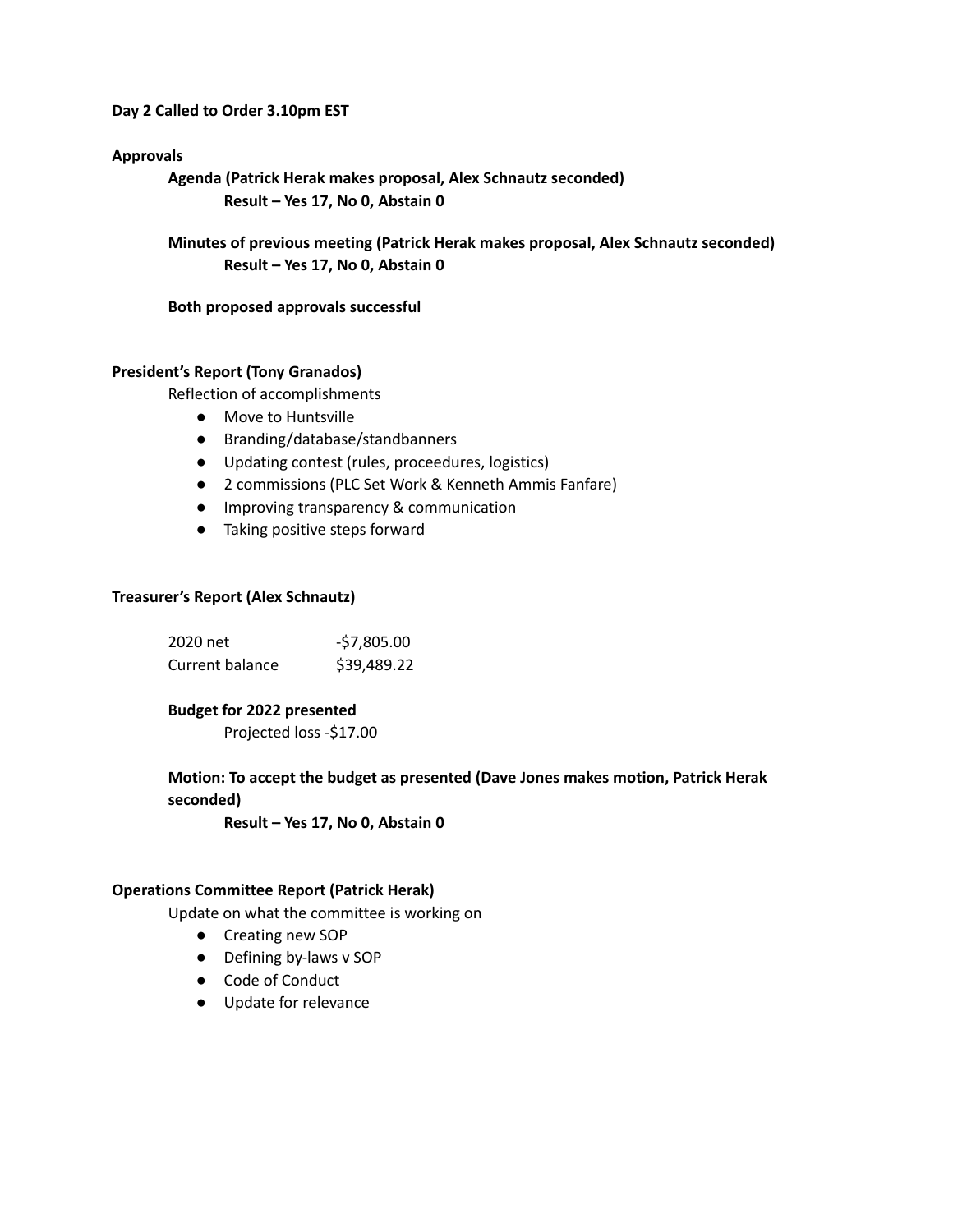## **Outreach Committee Report (Jon Heaver)**

Outline of goals for next couple of years

Database launched

- 103 accounts as of 8/19/21
- 25% off until 10/1/21 (individual)

# Goal for 2021-2022

- Increase registrations
- Look to improve member benefits

# Regional event proposal/initiative

- Presented concept
- 5-year outlook

# **Motion: To accept the proposed regional event initiative (John Bell makes motion, Andrew Harms seconded)**

**Result – Yes 16, No 0, Abstain 1**

Video idea presentation

- 5 min vids
- NABBA brass Band players
- Info on why they love it/play etc.
- Jason to coordinate

**===== BREAK =====**

# **Development Committee Report (Dave Jones)**

Presentation of Partner Levels

● Aiming to raise \$23,000

To save money, considering printing fewer programs

# Add-ons

- Sponsor awards
- Advertise on Brass Pass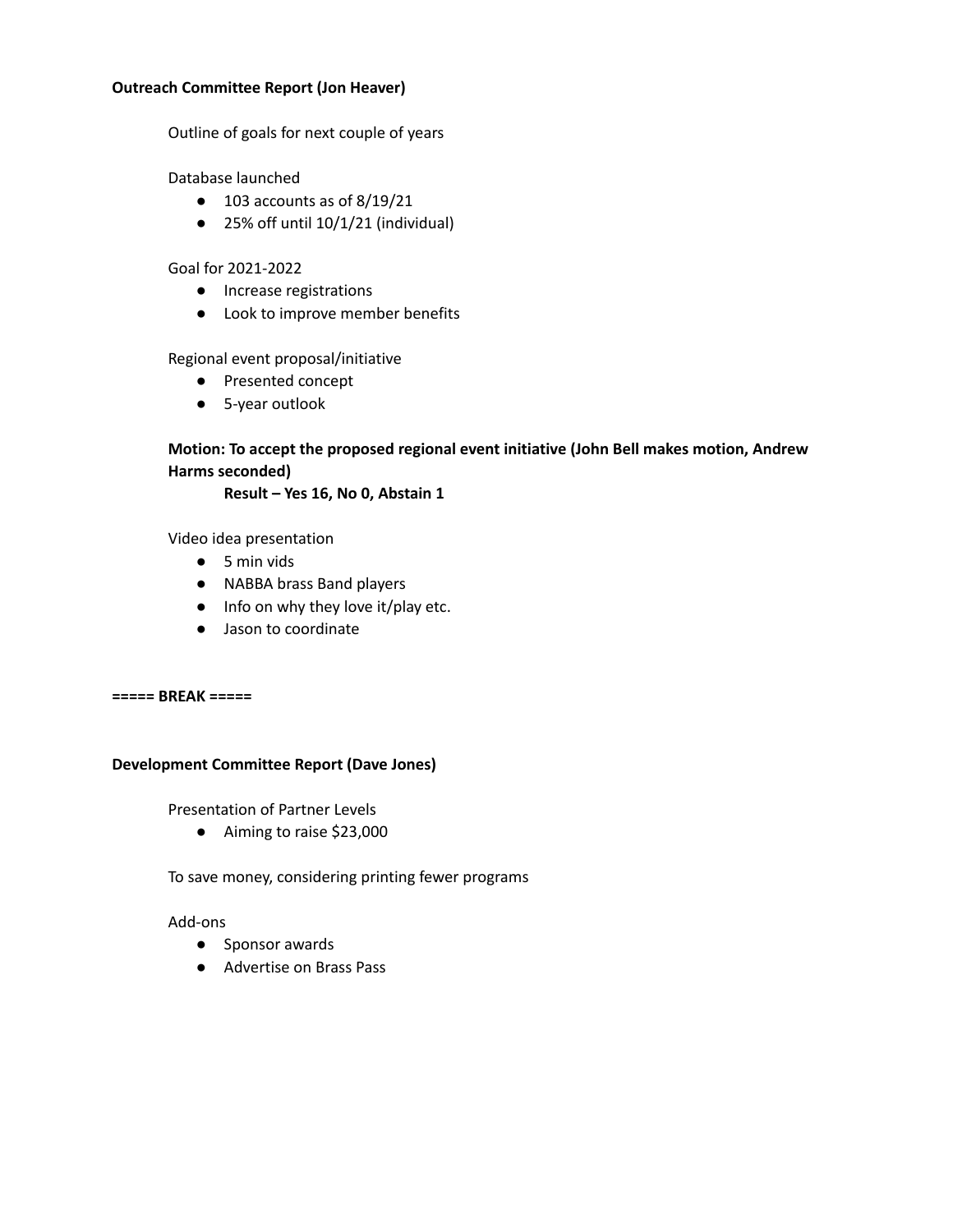## **DEI Committee Report (Jason Collier)**

- Appreciation to Contest Committee for ability to assist with Judge selections
- Suggestion to invite DEI to NABBA 2022 to attend for recognition
- Big name clinicians are not so diverse can NABBA highlight options for bands (Discussion on how)

## **Contest Committee Report (Mark Taylor)**

Presentation of Proposed new rulebook for 2022

- Highlight no non-residents
- Phase out shared players by 2023
- Changed approach on timing
	- o No longer using test piece performance as part of timing

# **Motion: To the new rulebook as presented (Patrick Herak makes motion, Tony Granados seconded)**

# **Further discussion:**

**Suggestion of a friendly amendment (Gavin Pritchard)**

**● Big concern about Sub Caption Spreads. Can this be readdressed as in current suggested format is open to problematic scoring across judges.**

# **Friendly amendment accepted – vote taken based on this understanding Result – Yes 15, No 1, Abstain 1**

### 2022 event

- Slate of judges presented
- Percussion storage for competition possible in the scene shop backstage
- Foot traffic solutions explored
- West hall 2 for partners 3 would be a better solution
- Photo op in with vendors
- S & E rooms are fine
- Ticketing arrangements
	- o How do we deal with performer access? Discussion ongoing
- Suggestion from Tony Granados to announce Brighouse coming to the event straight away as something attractive for bands to attend the event